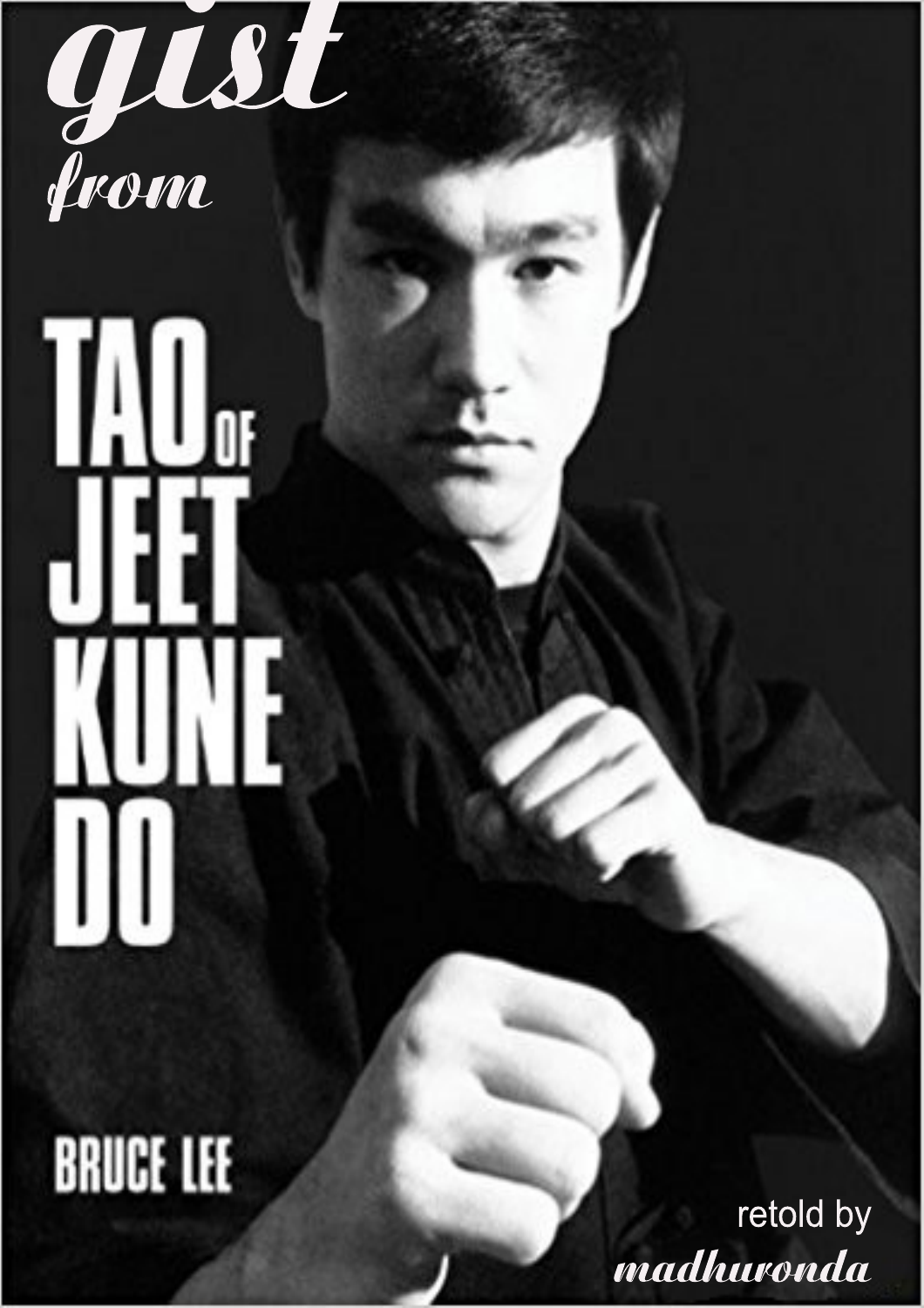*Who has no thought of himself, Abiding in the no-mind-ness of Great Origin.*

#### [ACQUIRED TALENT AND NATURAL TALENT](#page--1-0)

Some people are born with good physiques, a sense of speed and a lot of stamina. That's fine. But in martial arts everything you learn, is an acquired skill,Absorbing a martial: art is like the experience of Buddhism. The feeling for it comes from the heart. You have the dedication to get what you know you need. When it becomes part of you, you know you feel it. You succeed at it. You never fully understand all of it, but you keep at it.And as you progress you know the true nature of the simple way. You may join a temple or a kwoon. You observe nature's simple way. You experience a high you never had before.

#### [On ZEN](#page--1-1)

To obtain enlightenment in martial art means the extinction of everything which obscures the "true knowledge/\* the "real life," At the same time, it implies boundless expansion and, indeed, emphasis should fall not on the cultivation of the particular department which merges into the totality, but rather on the totality that enters and unites that particular department.

The way to transcend karma lies in the proper use of the mind and the will. The one- ness of all life is a truth that can be fully realized only when false notions of a separate self, whose destiny can be considered apart from the whole, are forever annihilated.

Turn into a doll made of wood: it has no ego, it thinks nothing, it is not grasping or sticky. Let the body and limbs work themselves out in accordance with the discipline they have undergone.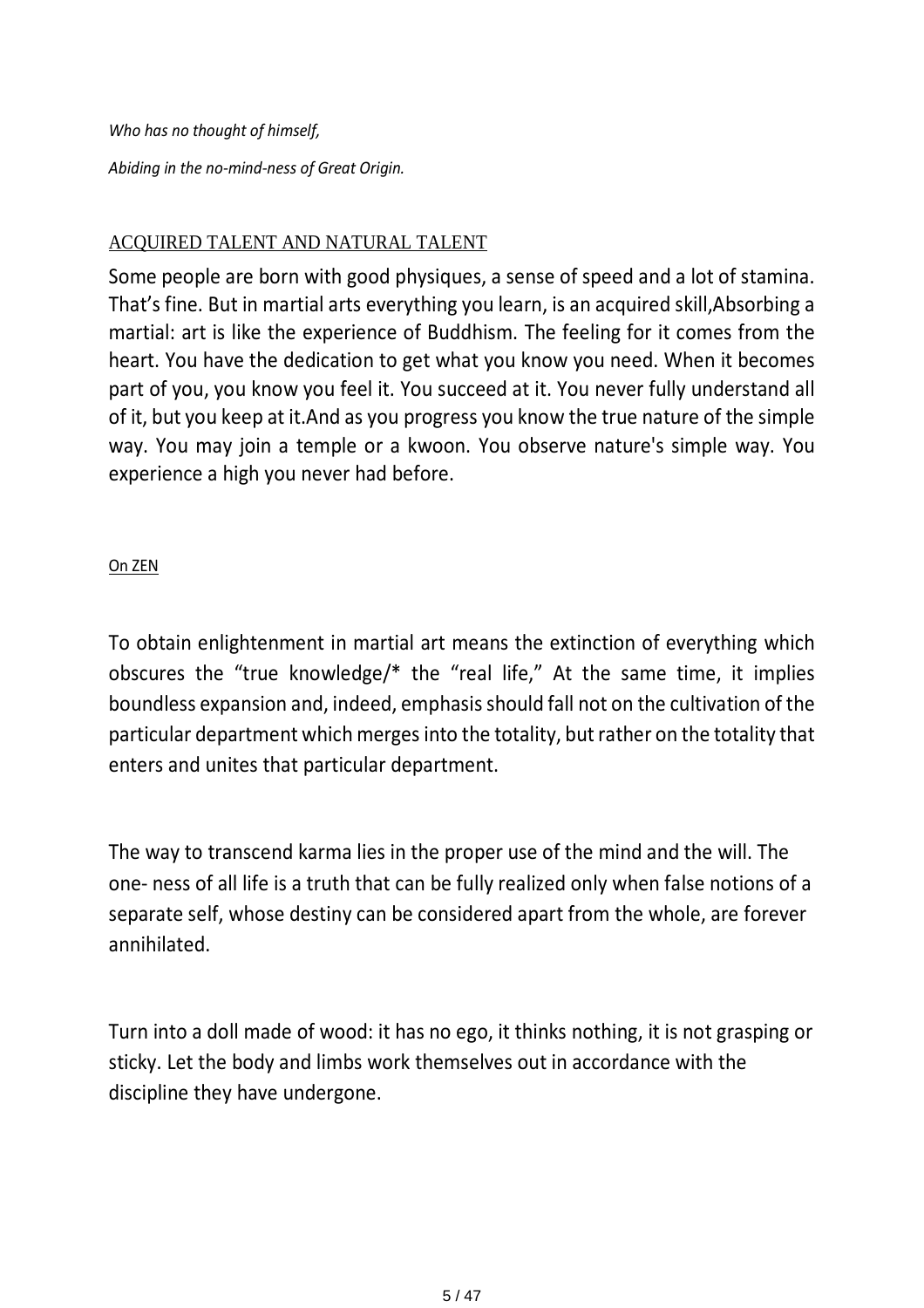If nothing within you stays rigid, outward things will disclose themselves. Moving, be like water. Still, be like a mirror. Respond like an echo.

Nothingness cannot be defined; the softest thing cannot be snapped.

I'm moving and not moving at all. I'm like the moon underneath the waves that ever go on rolling and rocking. It is not, "I am doing this," but rather, an inner realization that "this is happening through me," or "it is doing this for me." The consciousness of self is the greatest hindrance to the proper execution of all physical action.

The localization of the mind means its freezing. When it ceases to flow freely as it is needed, it is no more the mind in its suchness.

The "'Immovable" is the concentration of energy at a given focus, as at the axis of a wheel, instead of dispersal in scattered activities.

The point is the doing of them rather than the accomplishments. There is no actor but the action; there is no experiencer but the experience.

To see a thing uncolored by one's own personal preferences and desires is to see it in its own pristine simplicity.

Art reaches its greatest peal< when devoid of self-consciousness. Freedom discovers man the moment he loses concern over what impression he is making or about to make.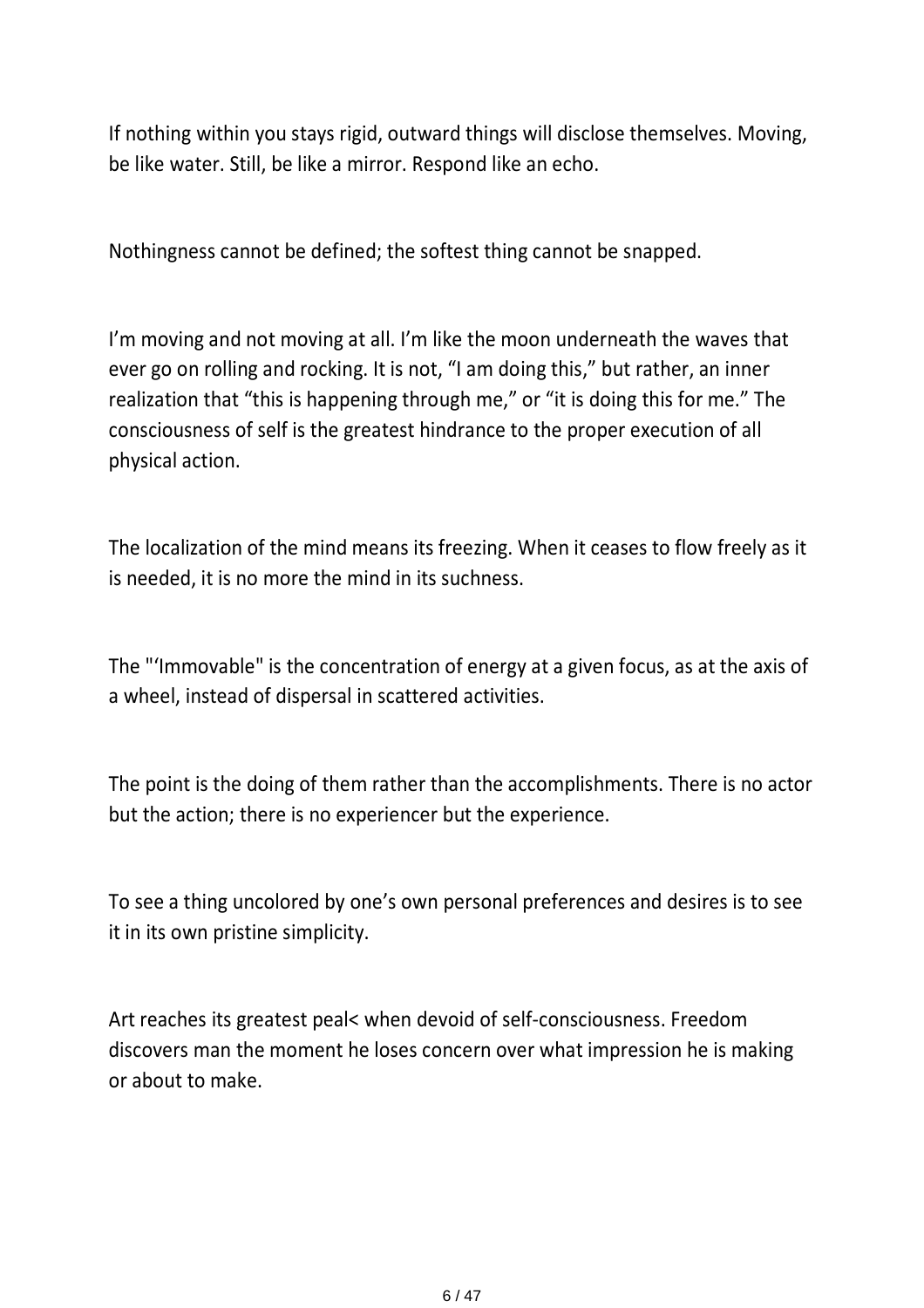### [Facts of jeet kune do](#page--1-0)

(attack: the alive leads / defense: sticking hands).

The economy-tight structure in attack and defense<br>(attack: the alive leads / defense: sticking hands).<br>The versatile and "artless-artful," "total" kicking and striking weapons.

The versatile and "artless-artful," "total" kicking and striking weapons.<br>The broken rhythm, the half-beat and the one or three-and-a-half beat The broken rhythm, the half-beat and the one or three-and-a-half beat<br>(JKD's rhythm in attack and counter).

(JKD's rhythm in attack and counter).

Weight training and scientific supplementary training plus all-around fitness. The<br>"JKD direct movement" in attacks and counters — throwing from where it is<br>without repositioning "JKD direct movement" in attacks and counters — throwing from where it is without repositioning.

The shifty body and light footwork.

The "un-crispy" stuff and unassuming attacking tactics.

Strong in-fighting  $-$  a. shifty blasting

- b. throwing
- c. grappling
- d. immobilizations

All-out sparring and the actual contact training on moving targets.

The sturdy tools through continuous sharpening.

Individual expression rather than mass product; aliveness rather than classicalism (true relationship).

Total rather than partial in structure.

The training of "continuity of expressive self" behind physical movements. Loose power and powerful thrust-drive as a whole. A springy looseness but not a physically lax body. Also, a pliable mental awareness.

The constant flow (straight movement and curved movement combined — up and down, curved left and right, sidesteps, bobbing and weaving, hand circles).